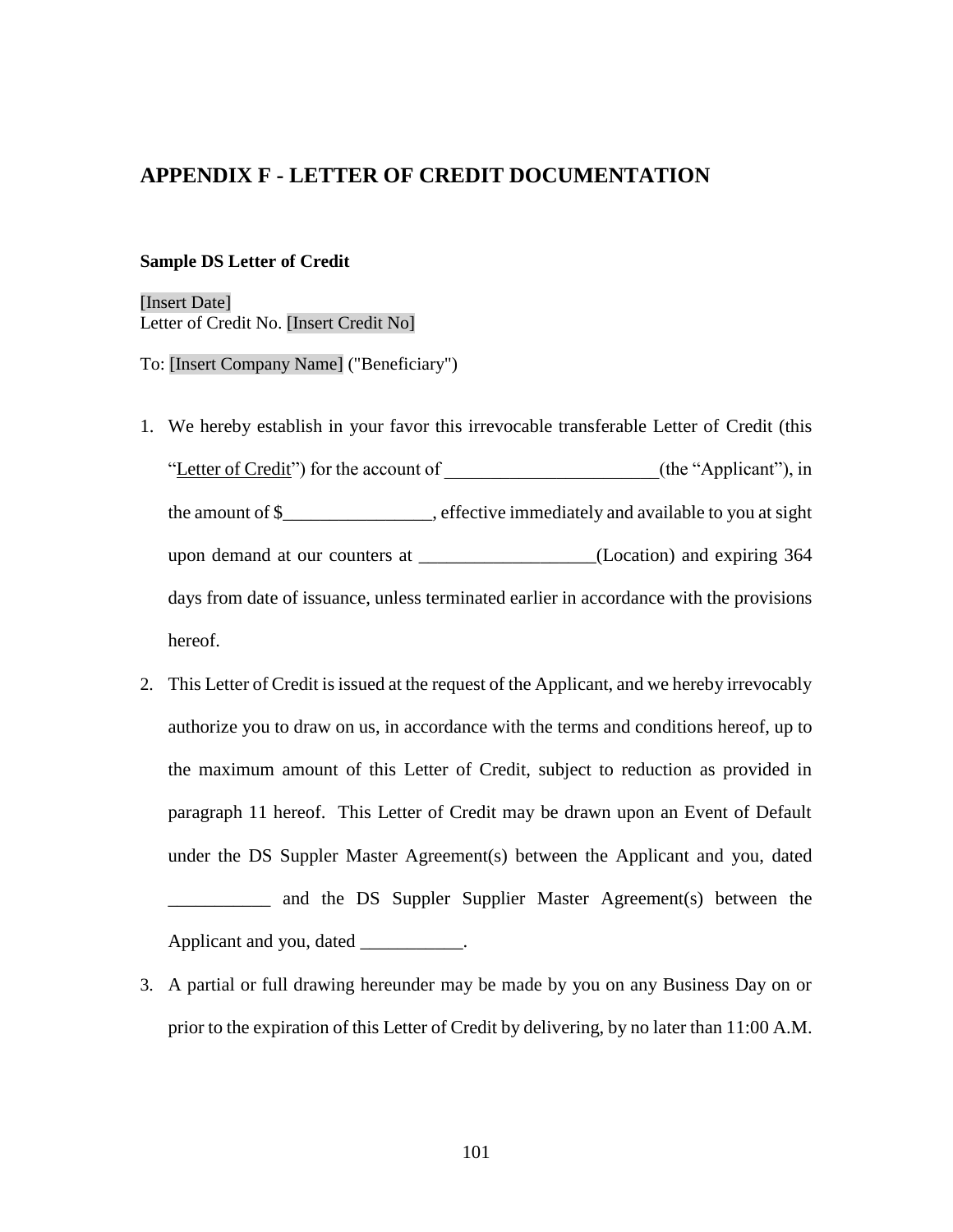(New York, NY time<sup>1</sup>) on such Business Day to

(Bank), (Bank), (Bank), (address), (i) a notice executed by you in the form of Annex 1 hereto, appropriately completed and duly signed by your Authorized Officer of the Beneficiary and (ii) your draft in the form of Annex 2 hereto, appropriately completed and duly signed by your Authorized Officer of the Beneficiary. Authorized Officer shall mean President, Treasurer, any Vice President or any Assistant Treasurer.

- 4. We hereby agree to honor a drawing hereunder made in compliance with the terms and provisions of this Letter of Credit by transferring in immediately available funds the amount specified in the draft delivered to us in connection with such drawing to such account at such bank in the United States as you may specify in your draft delivered to us pursuant to Paragraph 3 hereof, by 3:00 P.M. (New York, NY time) on the date of such drawing, if delivery of this requisite document is made prior to 11:00 AM (New York, NY time) on a Business Day pursuant to Paragraph 3 herein above, but at the opening of business on the first Business Day next succeeding the date of such drawing if delivery of the requisite document is made on or after 11:00 AM (New York, NY time) on any Business Day pursuant to Paragraph 3 herein above.
- 5. If a demand for payment made by you hereunder does not, in any instance, conform to the terms and conditions of this Letter of Credit, we shall give you prompt notice (not exceeding three (3) Business Days following the date of receipt of the documents) that the demand for payment was not effected in accordance with the terms and conditions of this Letter of Credit, stating the reasons that the demand for payment was not effected

 $\overline{a}$ 

<sup>&</sup>lt;sup>1</sup> If the issuer of the Letter of Credit is located in an area that is not in the Eastern time zone, this time and all other times in this Letter of Credit, and the definition of a Business Day should be adjusted accordingly.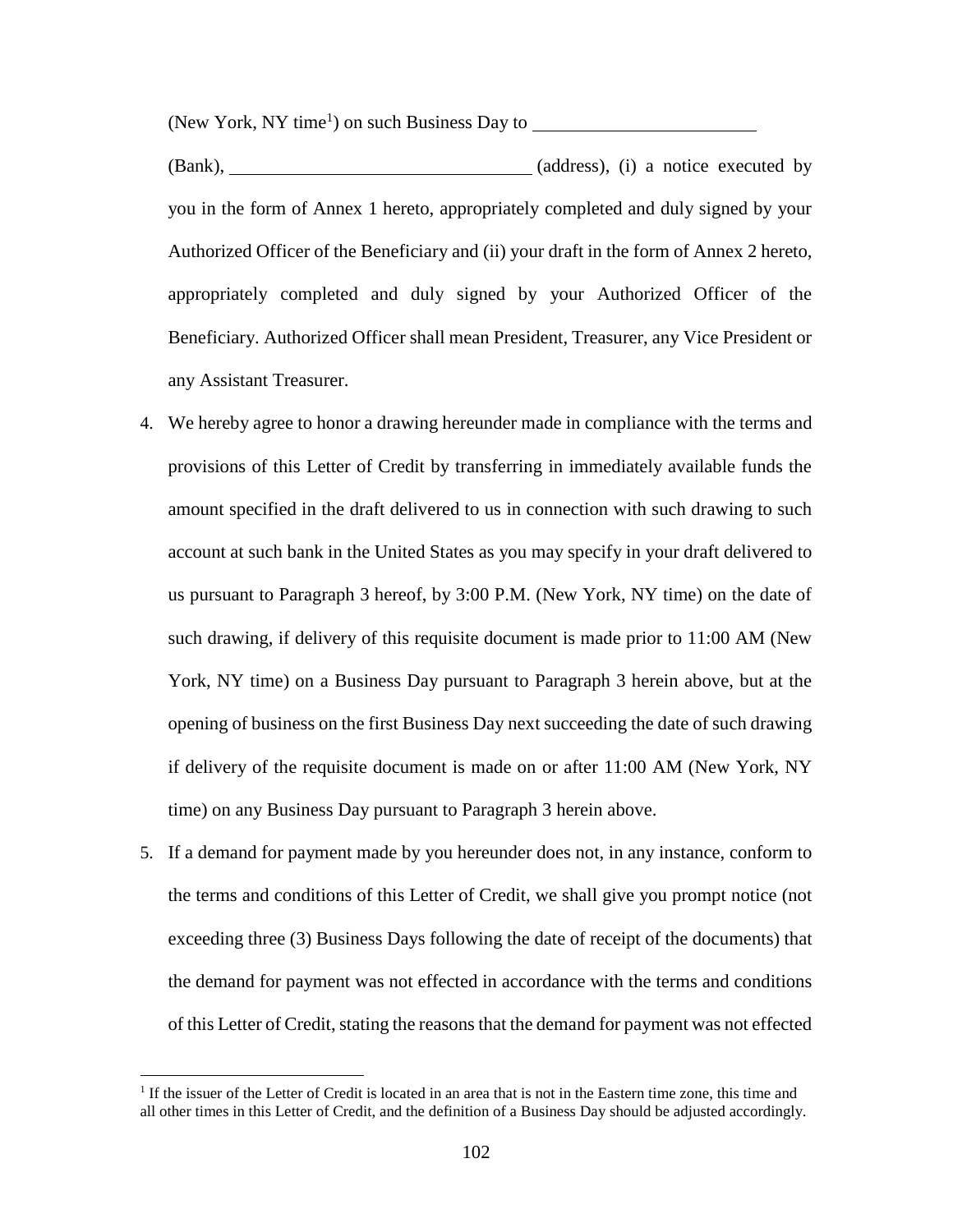in accordance with such terms and conditions, and that we will upon your instructions hold any documents at your disposal or return the same to you. Upon being notified that the demand for payment was not effected in conformity with this Letter of Credit, you may attempt to correct any such non-conforming demand for payment to the extent that you are entitled to do so, provided, however, in such event a conforming demand for payment must be timely made in accordance with the terms of this Letter of Credit.

- 6. This Letter of Credit shall automatically terminate and be delivered to us for cancellation on the earliest of (i) the making by you of the drawings in an amount equal to the maximum amount available to be made hereunder, (ii) the date we receive from you a Certificate of Expiration in the form of Annex 3 hereto, or (iii) will be automatically extended without written amendment for successive additional one (1) year periods from the current or any future extended expiry date, unless at least ninety (90) days prior to such date of expiration, we give written notice to the Beneficiary by registered or certified mail, return receipt requested, or by overnight courier, at the address set forth above, or at such other address of which prior written notice has been provided to us, that we elect not to renew this irrevocable standby Letter of Credit for such additional one (1) year period.
- 7. As used herein:

"Business Day" shall mean any day on which commercial banks are not authorized or required to close in New York, New York and any day on which payments can be effected on the Fed wire system.

8. This Letter of Credit is assignable and transferable, in accordance with Annex 4, to an entity who you certify to us in the form of Annex 4, and we hereby consent to such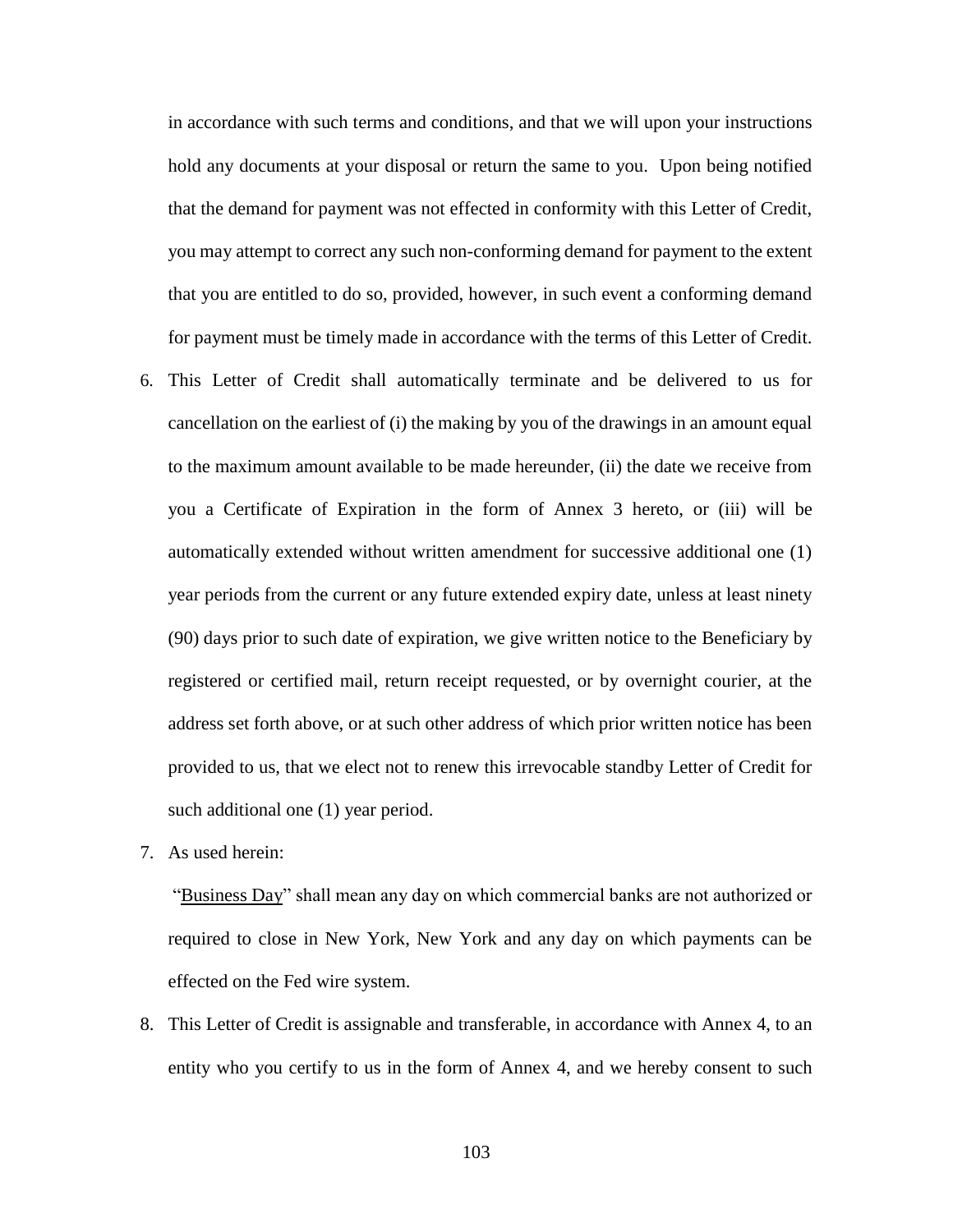assignment or transfer, provided that this Letter of Credit may not otherwise be amended or modified without consent from us, you and the Applicant, and except as otherwise expressly stated herein, is subject to the Uniform Customs and Practice for Documentary Credits – 2007 Revision, ICC Publication No. 600, or any successor publication thereto (the "UCP"). Any and all transfer fees, expenses and costs shall be borne by the Applicant. This Letter of Credit shall, as to matters not governed by the UCP, be governed and construed in accordance with New York law, without regard to principles of conflicts of law. Transfers fees shall be borne by the Applicant.

This Letter of Credit sets forth in full our undertaking, and such undertaking shall not in any way be modified, amended, changed, amplified or limited by reference to any document, instrument or agreement referred to herein, except for Annexes 1 through 4 hereto and the notices referred to herein; and any such reference shall not be deemed to incorporate herein by reference any document, instrument or agreement except as set forth above.

- 9. We certify that as of \_\_\_\_\_\_\_\_\_\_\_\_\_\_\_\_\_\_\_\_\_\_\_\_\_\_\_(date) we \_\_\_\_\_\_\_\_\_\_\_\_\_\_ ("Bank") satisfy the senior unsecured debt rating of "A" from Standard & Poor's Ratings Services or "A2" from Moody's Investors Service Inc.
- 10. The amount which may be drawn by you under this Letter of Credit shall be automatically reduced by the amount of any drawings paid through us referencing this Letter of Credit No. \_\_\_\_\_\_. Partial drawings are permitted hereunder.
- 11. Faxed document(s) are acceptable. Presentation by fax must be made to fax number  $\blacksquare$  confirmed by telephone to  $\blacksquare$
- 12. In the event of act of God, riot, civil commotion, insurrection, war, terrorism or by any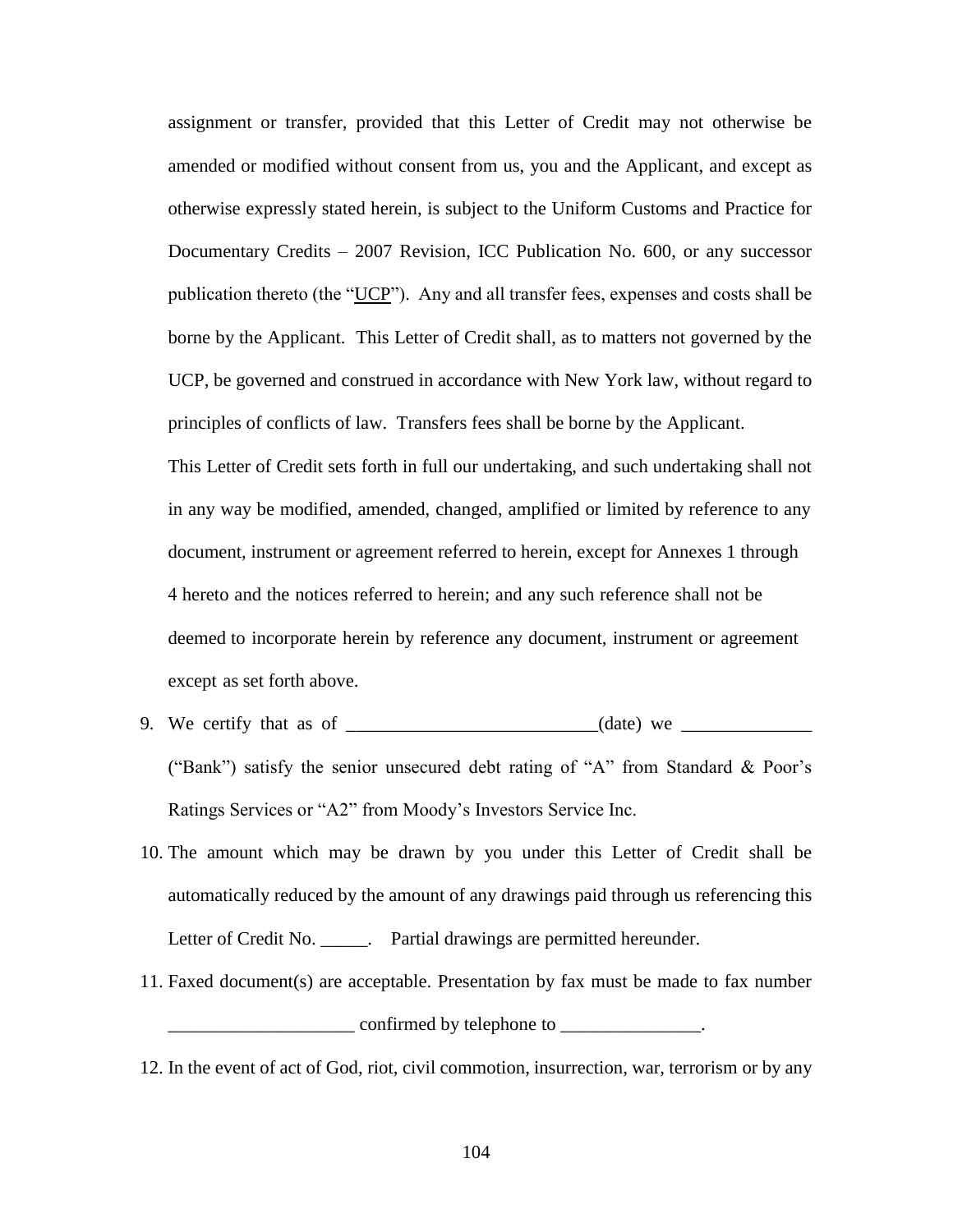strikes or lock outs, or any cause beyond our control, that interrupts our business, and causes the place for presentation of this Letter of Credit to be closed for business on the last day of presentation, the expiration date of this Letter of Credit shall be automatically extended without amendment to a date thirty (30) calendar days after the place for presentation reopens for business.

13. This original Letter of Credit has been sent to the beneficiary EDC located at \_\_\_\_\_\_\_\_\_\_\_\_\_\_\_\_ above (as per Applicant's instructions). The aggregate amount paid to the \_\_\_\_\_\_\_\_\_\_\_\_\_\_\_ during the validity of this Letter of Credit will not exceed the amount of this Letter of Credit. Any demands or communications in the form of the attached Annexes or other communications directed to us under this Letter of Credit must be signed by an Authorized Officer of the \_\_\_\_\_\_\_\_\_\_\_\_\_\_. Acceptance or rejection of any amendments to this Letter of Credit must be signed by an Authorized Officer of the \_\_\_\_\_\_\_\_\_\_\_\_\_\_\_\_.

Very truly yours,

(Bank) By: \_\_\_\_\_\_\_\_\_\_\_\_\_\_\_\_\_\_\_\_\_\_\_\_ By: \_\_\_\_\_\_\_\_\_\_\_\_\_\_\_\_\_\_\_\_\_\_\_\_\_\_\_\_ Name: [Insert Name] Name: [Insert Name] Title: [Insert Title] Title: [Insert Title] Date: [Insert Date] Date: [Insert Date]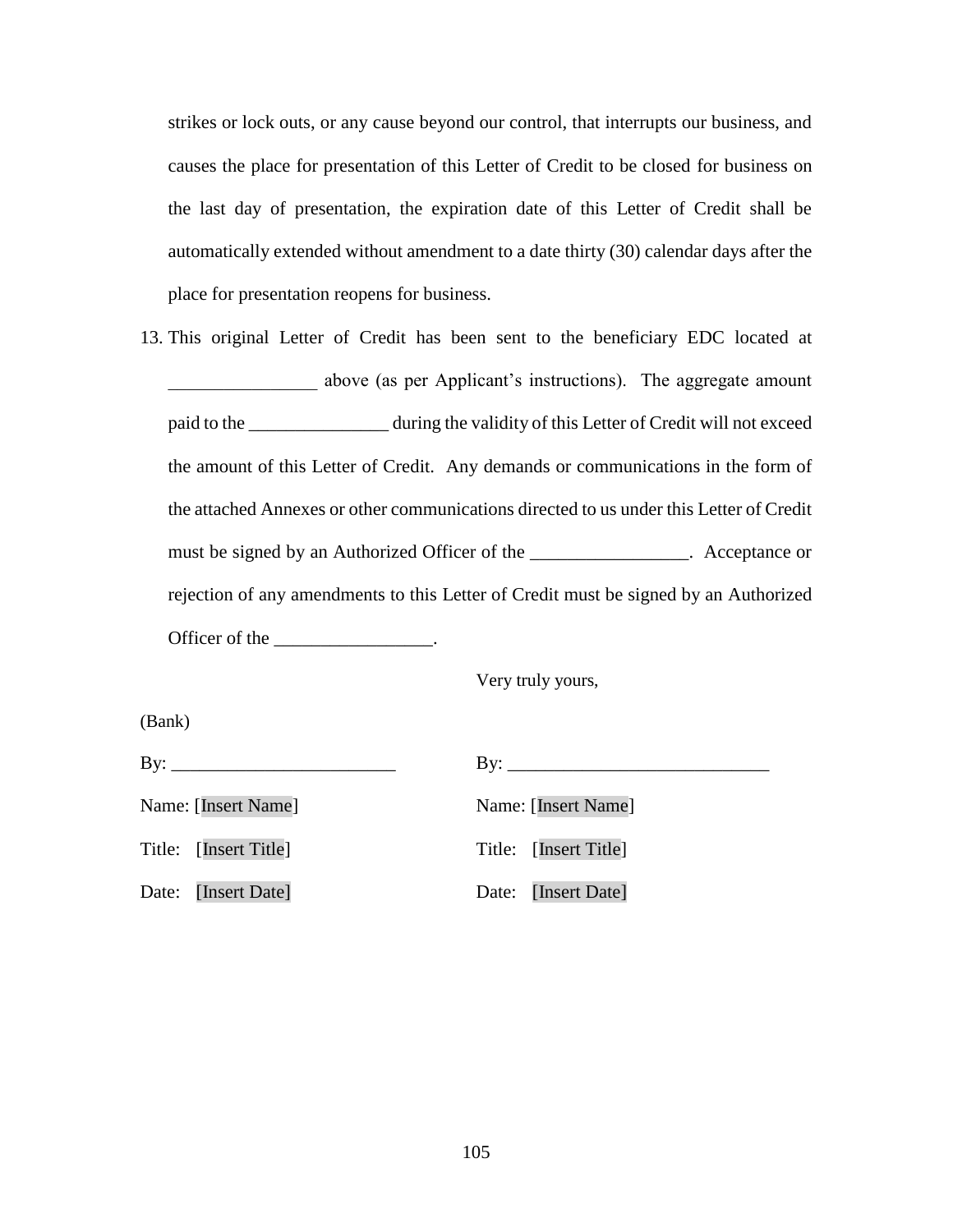*Annex* 1 *to Letter of Credit*

# DRAWING UNDER LETTER OF CREDIT NO. [InsertCreditNo.]

### [Insert Date]

To: [Insert Bank]

[Insert Address]

Attention: Standby Letter of Credit Unit

Ladies and Gentlemen:

The undersigned is making a drawing under the above-referenced Letter of Credit in the amount specified below and hereby certifies to you as follows:

1. Capitalized terms used herein that are defined herein shall have the meanings ascribed thereto in the Letter of Credit.

2. "Pursuant to Paragraph 2 of the Letter of Credit No. [Insert Credit No.], dated [Insert Date], the undersigned is entitled to make a drawing under the Letter of Credit in the aggregate amount of \$[Insert Dollars], inasmuch as there is an Event of Default under any DS Supplier Master Agreement between the Applicant and us.

3. We acknowledge that, upon your honoring the drawing herein requested, the amount of the Letter of Credit available for drawing shall be automatically decreased by an amount equal to this drawing.

Very truly yours,

[Insert Company Name]

Name [Insert Name] Name [Insert Name] Title: [Insert Title] Title: [Insert Title] Date: [Insert Date] Date: [Insert Date]

By: \_\_\_\_\_\_\_\_\_\_\_\_\_\_\_\_\_\_\_\_ By: \_\_\_\_\_\_\_\_\_\_\_\_\_\_\_\_\_\_\_\_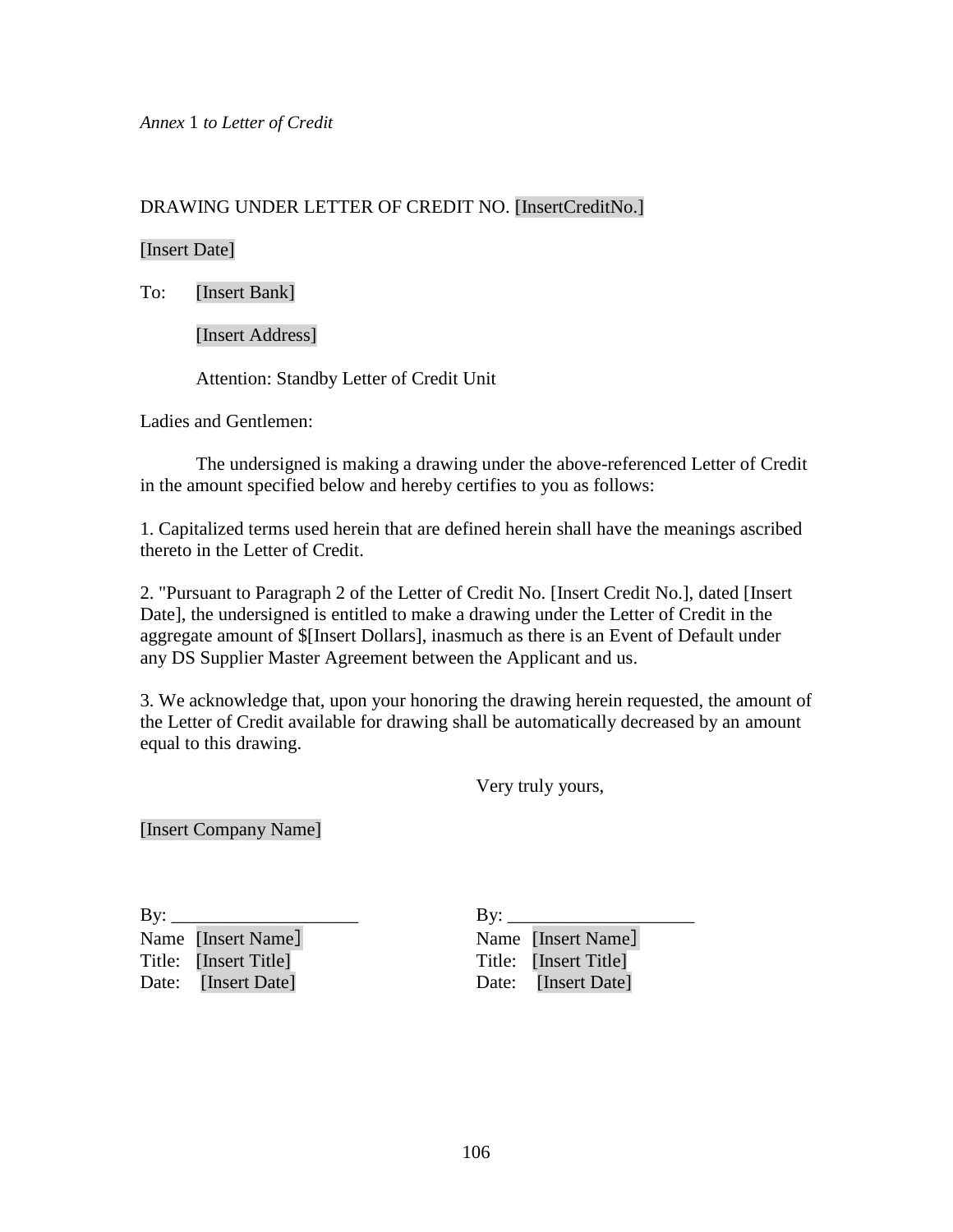*Annex* 2 *to Letter of Credit*

DRAWING UNDER LETTER OF CREDIT NO. [Insert Credit No.]

[Insert Date]

ON [Business day immediately succeeding date of presentation]

PAY TO: [Insert· Company Name]

\$ [Insert Dollars]

FOR VALUE RECEIVED AND CHARGE TO ACCOUNT OF LETTER OF CREDIT NO. [Insert Credit No.]

OF

[Insert Bank]

[Insert Address]

The [Insert Company]

By: \_\_\_\_\_\_\_\_\_\_\_\_\_\_\_\_\_\_\_\_ By: \_\_\_\_\_\_\_\_\_\_\_\_\_\_\_\_\_\_\_\_ Name: [Insert Name] Name: [Insert Name] Title: [Insert Title] Title: [Insert Title] Date: [Insert Date] Date: [Insert Date]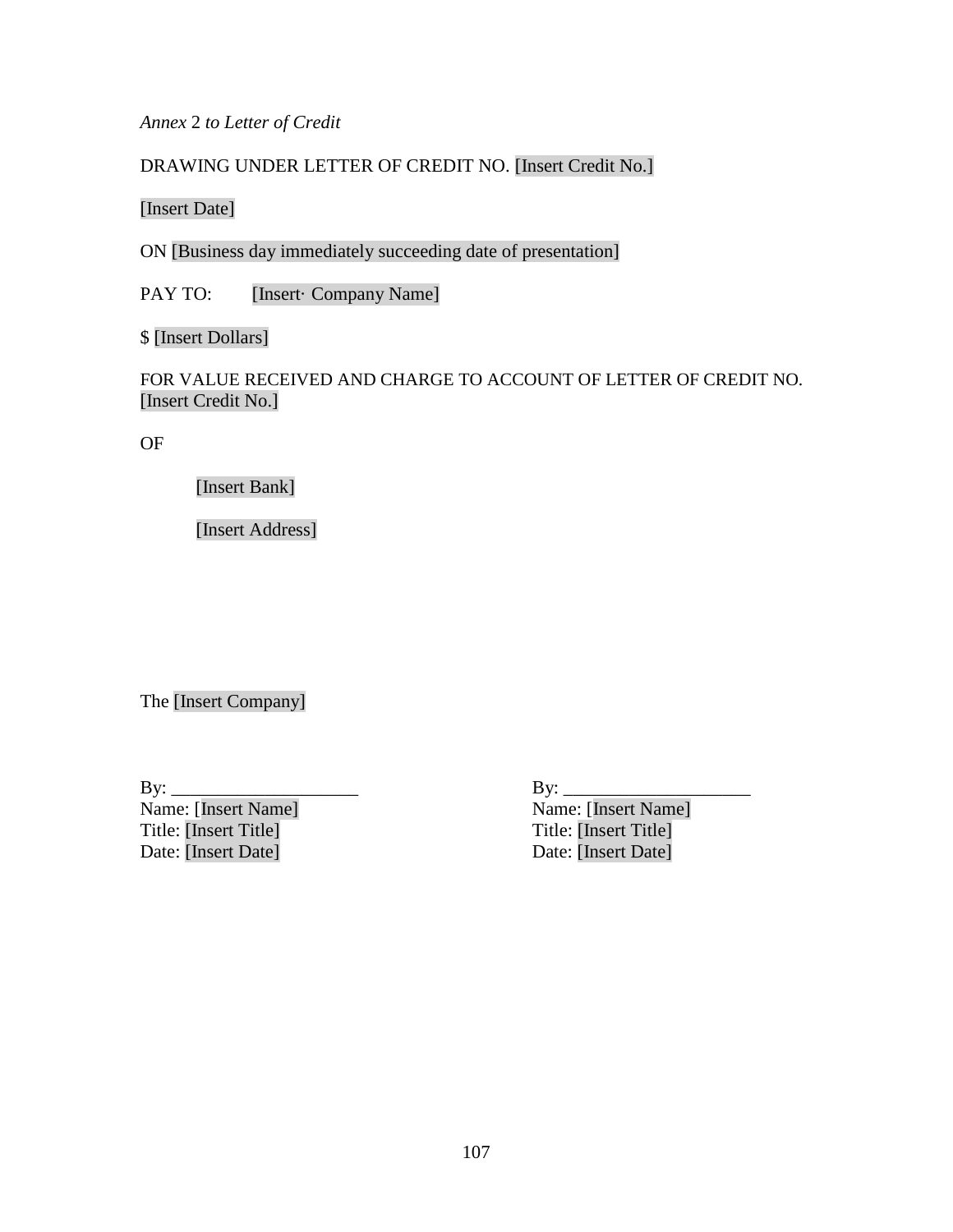#### *Annex* 3 *to Letter of Credit*

## CERTIFICATE OF EXPIRATION OF LETTER OF CREDIT NO. [Insert Credit No.] [Insert Date]

To: [Insert Bank] [Insert Address]

Attention: Standby Letter of Credit Unit

Ladies and Gentlemen:

The undersigned hereby certifies to you that the above referenced Letter of Credit may be cancelled without payment. Attached hereto is said Letter of Credit, marked cancelled.

[Insert Company Name]

By: \_\_\_\_\_\_\_\_\_\_\_\_\_\_\_\_\_\_\_\_\_ By: \_\_\_\_\_\_\_\_\_\_\_\_\_\_\_\_\_\_\_\_\_ Name: [lnsert Name] Name: [lnsert Name Title: [Insert Title] Title: [Insert Title] Date: [Insert Date] Date: [Insert Date]

cc: [InsertApplicantNarne]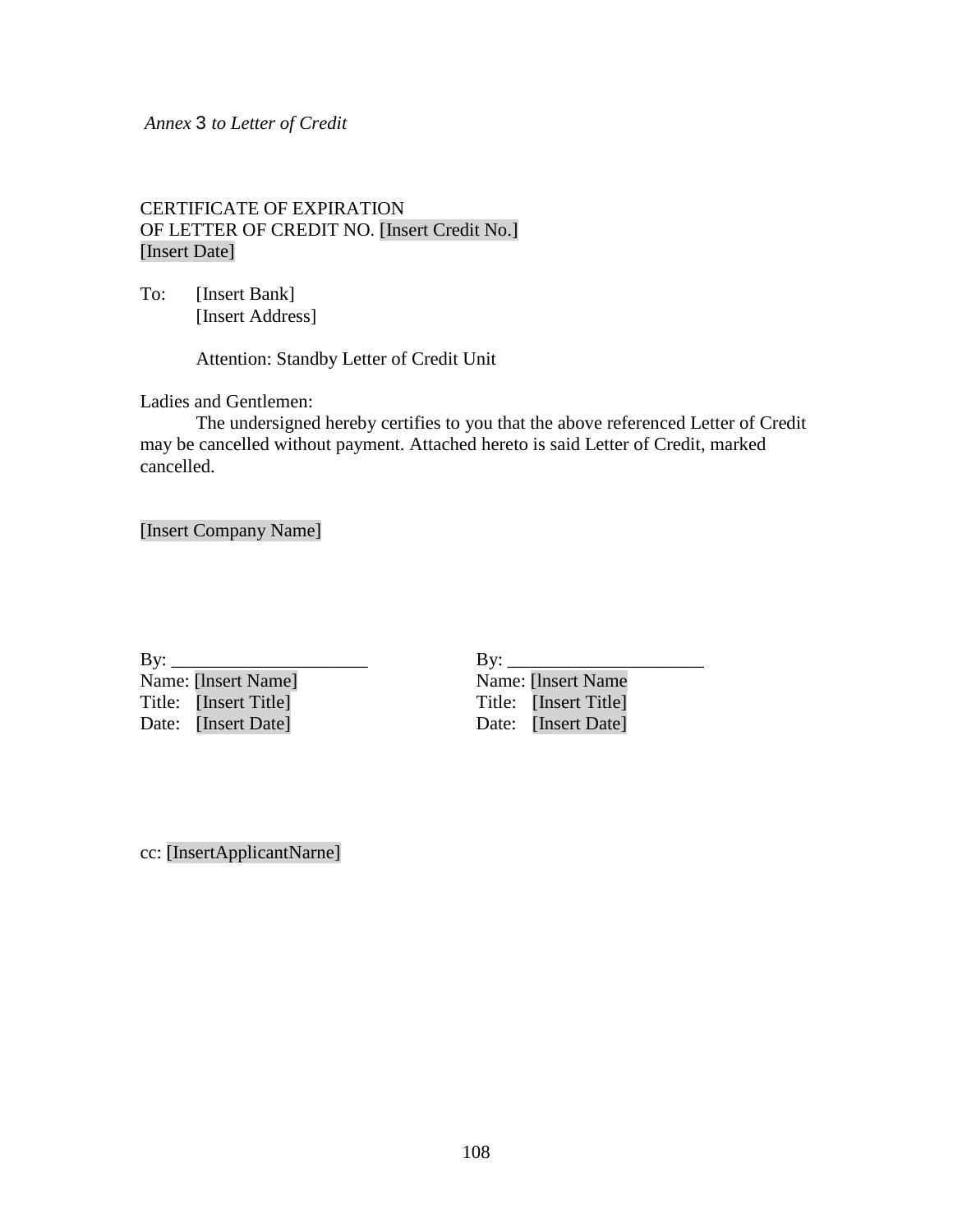#### *Annex 4 to Letter of Credit*

NOTICE OF TRANSFER OF LETTER OF CREDIT NO. [Insert Credit No.]

### [Insert Date]

To: [Insert Bank] [Insert Address]

To Whom It May Concern: Re: Credit [Insert Credit No.] Issued by: [Insert Name] Advice No.: [Insert Advise No.]

For the value received, the undersigned beneficiary hereby irrevocably transfers to:

[Insert Transferee Name] (Name of Transferee)

[Insert Address] (Address)

All rights of the undersigned beneficiary to draw under the above Letter of Credit in its entirety.

By this transfer, all rights of the undersigned beneficiary in such Letter of Credit are transferred to the transferee and the transferee shall have the sole rights as beneficiary thereof, including sole rights relating to any amendments whether increases or extensions or other amendments and whether now existing or hereafter made. All amendments are to be advised direct to the transferee without necessity of any consent of or notice to the undersigned beneficiary.

The advice of such Letter of Credit is returned herewith, and we ask you to endorse the transfer on the reverse thereof, and forward it direct to the transferee with your customary notice of transfer.

Enclosed is a certified check in the amount of \$ [Insert Amount] in payment of your transfer commission and in addition we agree to pay to you on demand any expenses that may be incurred by you in conjunction with this transfer.